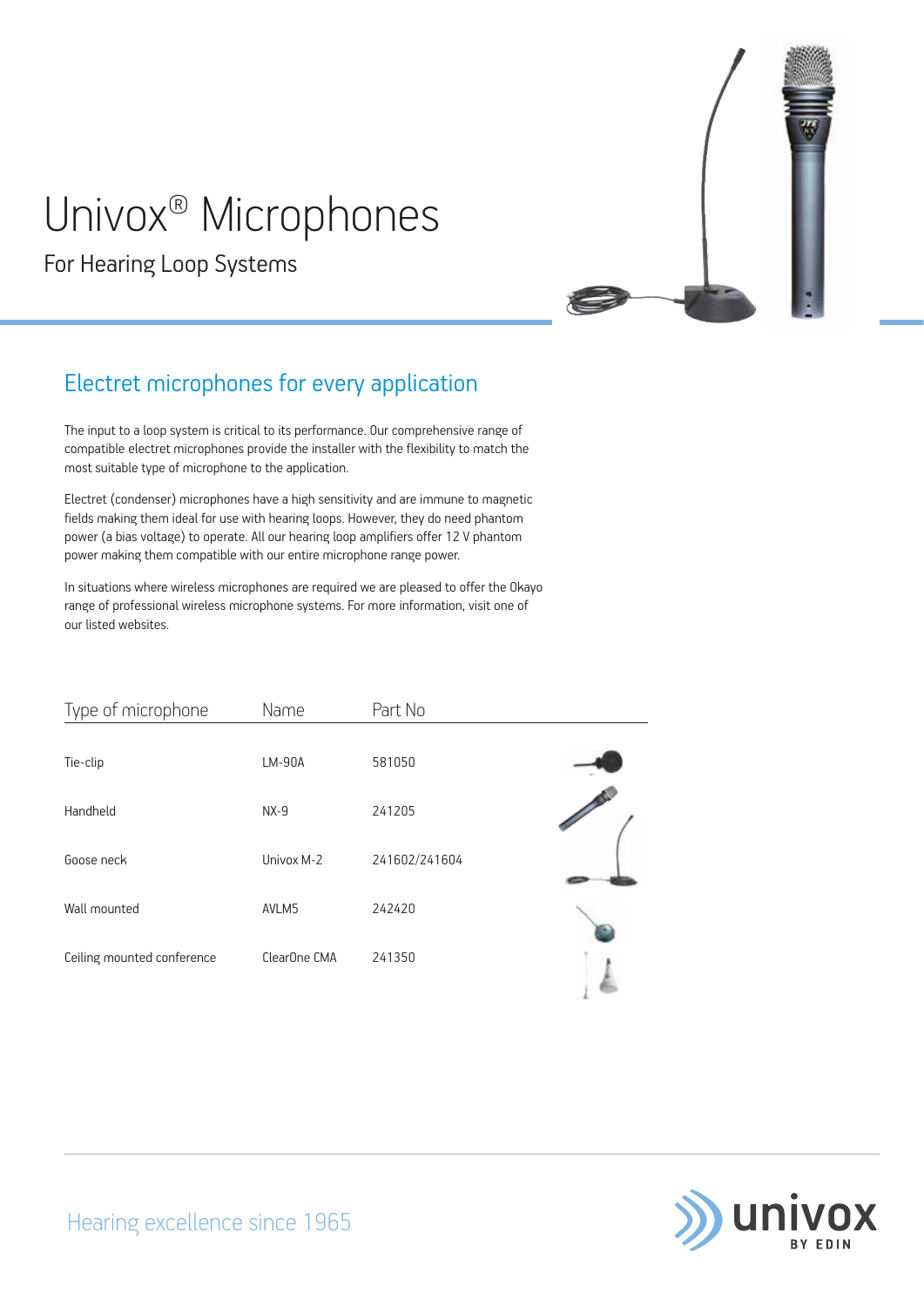## Univox® Microphones - Product Overview

#### Tie-clip microphone LM-90A

Our tie clip microphone is a relatively low cost option. The microphone should be clipped to the clothing close to the neck such as the lapel or tie. The user must try to face the same direction when speaking as a change in mic to mouth distance can affect the resulting volume even though all our amplifiers feature our unique dual action AGC which provides some degree of compensation. In situations where the background noise is high, a more closely coupled microphone to the speaker's mouth such as a head set microphone is required.

| Part No              | 581050                               |
|----------------------|--------------------------------------|
| <b>Type</b>          | Electret condenser capsule, tie-clip |
| Polar pattern        | Omni-directional                     |
| Frequency range      | 70-13,000 Hz                         |
| Sensitivity          | -45 dB re V/Pa                       |
| Bias voltage         | 1-10 V DC phantom power              |
| Cord length          | 1.1 m                                |
| Connector            | 3.5 mm plug                          |
| Dimension            | $\emptyset$ 10 mm / L 16 mm          |
| Weight               | 35g                                  |
| Color                | Black with black cord                |
| Accessories included | Windshield (black), tie-clip (black) |



#### Handheld microphone NX-9

The NX-9 hand held microphone is fitted with a directional cardioid capsule for good back ground noise rejection. The metal casing is robust, easily wiped clean and comfortable to hold. With the table and floor stand accessories it can be used in a fixed location such as a stage or podium but will also allow the presenter to roam within the limits of the connecting cable.

| Part No              | 241205                                                                |
|----------------------|-----------------------------------------------------------------------|
| Type                 | Electret condenser capsule, handheld                                  |
| Polar pattern        | Directional cardioid, rotationally symmetrical around microphone axis |
| Frequency range      | 60-18,000 Hz                                                          |
| Sensitivity          | -70 dB re V/Pa                                                        |
| Bias voltage         | 9-52 V DC phantom power                                               |
| Cord length          | Cord not included, must be ordered separately                         |
| Connector            | XLR plug                                                              |
| Dimension            | Ø 23-37 mm / L 190 mm                                                 |
| Weight               | 190 g                                                                 |
| Color                | Blue metallic body with steel grill                                   |
| Accessories included | Microphone holder (black)                                             |



#### Goose neck microphone Univox M-2

The Univox M-2 is a small and elegant goose neck microphone, particularly suited to across the counter situations. The microphone's high sensitivity provides for a good speech level, even if the speaker is not close to and/or directly in front of the microphone.

| Part No              | 241602 3.5 mm plug / 241604 XLR plug   |
|----------------------|----------------------------------------|
| Type                 | Electret condenser capsule, goose neck |
| Polar pattern        | Omni-directional                       |
| Frequency range      | 50-18,000 Hz                           |
| Sensitivity          | $-65$ dB re V/Pa                       |
| Bias voltage         | 9-12 V DC phantom power                |
| Cord length          | 1.8 <sub>m</sub>                       |
| Connector            | 3.5 mm plug, stereo / XLR plug         |
| Dimension            | Base Ø 80 mm / H 270 mm                |
| Weight               | 300 / 320 g                            |
| Color                | Black with black cord                  |
| Accessories included | Windshield (black)                     |
|                      |                                        |



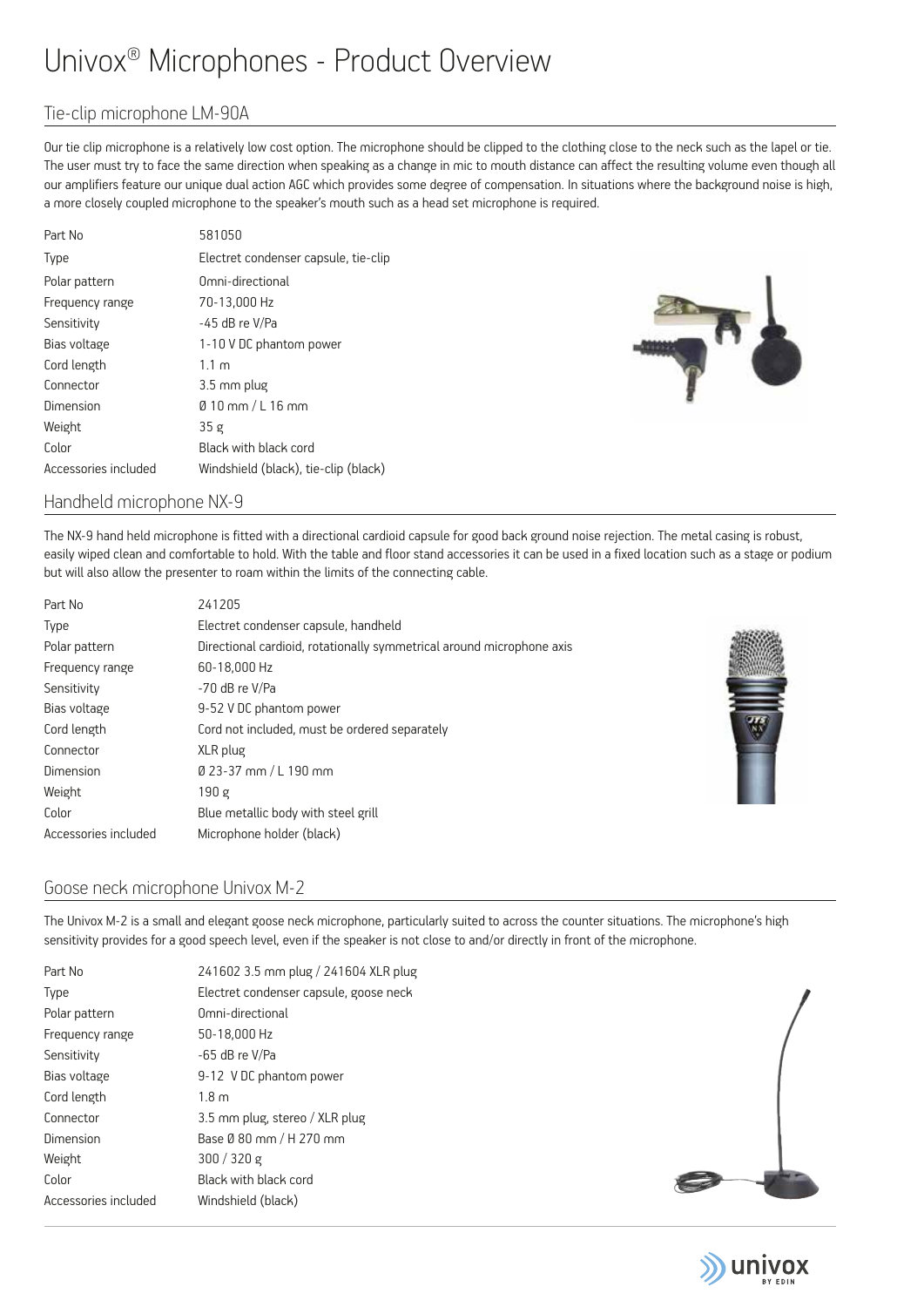

#### Wall mounted microphone AVLM5

AVLM5 is designed for use in across the counter systems such as teller windows, information centers, ticket booths and other glass partitioned environments. It can also be attached to a computer display or alike. Installation is quick and simple using the Velcro pads provided. AVLM5 has a very linear frequency pattern and an omni-directional characteristic for enhanced speech intelligibility. The elegant microphone in metal also delivers strongly reduced hum level.

| Part No                | 242420                                 |
|------------------------|----------------------------------------|
| Type                   | Electret condenser capsule, attachable |
| Polar pattern          | Omni-directional                       |
| Frequency range        | 50-18,000 Hz                           |
| Sensitivity            | -54 dB re V/Pa                         |
| Bias voltage           | 6-12 V DC phantom power                |
| Cord length            | 3m                                     |
| Connector              | 3.5 mm plug, mono                      |
| Dimension              | $\varnothing$ 42 mm / H 15 mm          |
| Weight                 | 67 <sub>g</sub>                        |
| Color                  | Graphite with black cord               |
| Accessories (included) | Adhesive Velcro cushions               |



#### Ceiling mounted conference microphone ClearOne CMA

CMA is a professional ceiling mounted conference microphone with three interacting microphone elements (array). Mounted for example above a conference table, it provides exceptional sound quality with a 360 degree coverage combined with an unobtrusive design. The three unidirectional microphone elements effectively reduces reverberation and background noise. As the adaptor cable for ClearOne CMA has three outputs (XLR connectors) it has to be completed with a mixer board.

| Part No                | 241350                                                                                                                                                             |  |
|------------------------|--------------------------------------------------------------------------------------------------------------------------------------------------------------------|--|
| Type                   | Electret condenser capsule, ceiling mounted                                                                                                                        |  |
| Polar pattern          | Cardioid 120° vertical pick-up and 360° horizontal pick-up                                                                                                         |  |
| Frequency range        | 100-12,000 Hz                                                                                                                                                      |  |
| Sensitivity            | $-19$ dB re V/Pa $(114 \text{mV/Pa})$                                                                                                                              |  |
| Bias voltage           | 12-52 V DC                                                                                                                                                         |  |
| Cord length            | 7.6 m CAT5e cable (max 90 m)                                                                                                                                       |  |
| Connector              | Mini XLR / RJ45                                                                                                                                                    |  |
| Dimension              | $0.38$ mm / H 84 mm                                                                                                                                                |  |
| Weight                 | 1 kg                                                                                                                                                               |  |
| Color                  | White                                                                                                                                                              |  |
| Accessories (included) | Mounting assembly, 30 and 60 cm connection cable 4-pin mini XLR; RJ45 plug/RJ45 plug CAT5e cable; RJ45 jack/<br>3 x XLR plug mixer adaptor cable and white grommet |  |

#### Microphone/line mixer board MMX-602/SW for ClearOne CMA

Microphone line mixer with 6 line inputs and adjustable automatic talkover.

#### Part No 600600

Microphone line mixer,6 channels; 6 stereo line inputs, 6 balanced mono microphone inputs, switchable Adjustable automatic talkover (-12 dB), switchable for channel 1 or channels 1+2 Balance control for each stereo input channel; 3-way equalizer 12 V phantom power can be switched on additionally LED VU meter, peak LED Master and Record output; Output can be switched stereo/mono Adjustable headphone output 482 mm (19'') rack installation, 1 RS